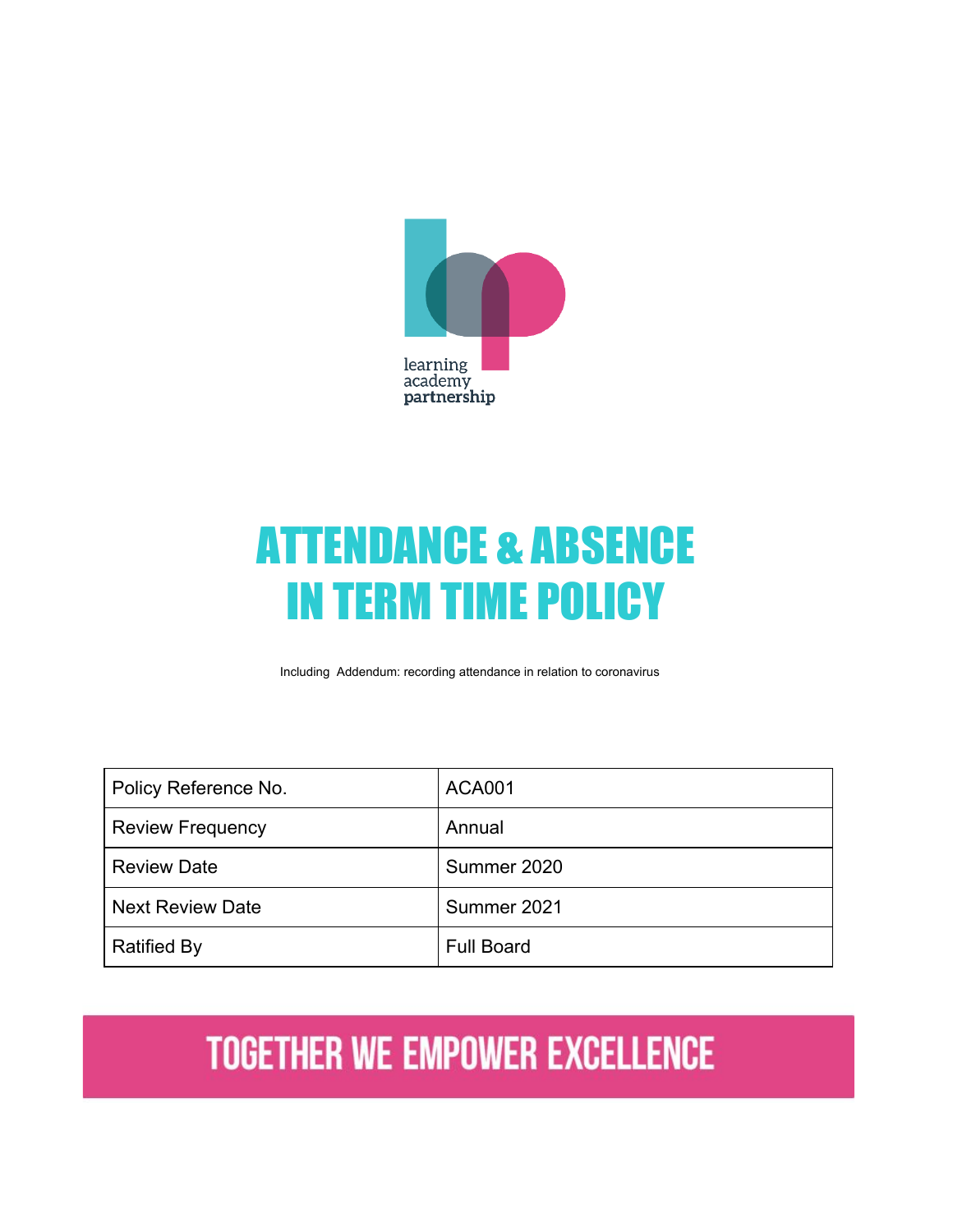# **Rationale**

The Learning Academy Partnership (hereafter 'the Trust') is committed to providing a full and efficient educational experience to all pupils. We believe that if pupils are to benefit from education, excellent attendance is crucial. We organise and do all that we can to ensure maximum attendance for all pupils. Any problems, which impede full attendance, will be identified and addressed as speedily as possible.

For a child to reach their full educational achievement a high level of school attendance is essential.

We are committed to providing an education of the highest quality for all our pupils/students and endeavour to provide an environment where all pupils feel valued and welcome. Parents and pupils play a part in making our school so successful. Every child has a right to access the education to which he/she is entitled. Parents and teachers share the responsibility for supporting and promoting excellent school attendance and punctuality for all. It is our duty to consistently strive to achieve a goal of 100% attendance for all children.

Every opportunity will be used to convey to pupils and their parents or carers the importance of regular and punctual attendance.

For our children to take full advantage of the educational opportunities offered it is vital all children are at school, on time, every day the school is open unless the reason for the absence is unavoidable. The routines children develop around attendance and punctuality at school are the same as the expectations of any future employer in the world of work. High attainment, confidence with peers and staff, and future aspirations depend on good attendance.

# Purpose of our Policy

- 1. To have clear, relevant guidelines for register keeping which are carefully and routinely carried out by staff.
- 2. To ensure that excellent attendance has a high priority with pupils, parents and teachers, and is actively supported by the Family Support Team
- 3. To demonstrate clearly stated procedures for swift follow-up when there is a concern about an absence.
- 4. To recognise that matters relating to the quality of the curriculum and teaching and the Academy's ethos and relationships are most significant in encouraging excellent attendance.
- 5. To understand the action that can and will be taken by the Family Support Team to ensure good attendance.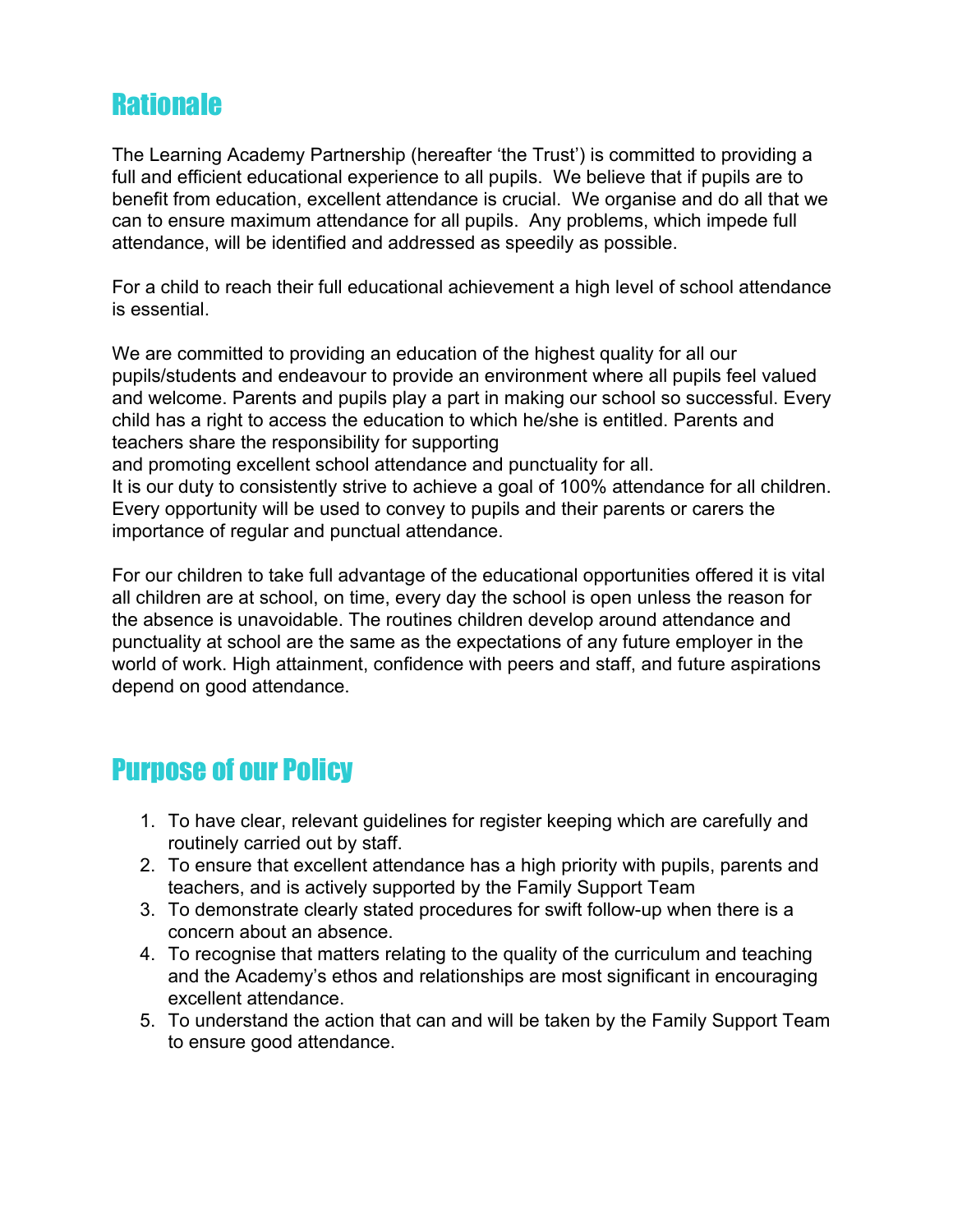# Rights, responsibilities and roles

#### **Academy**

- 1. All staff will understand the registration process in the Academy.
- 2. All registers will be completed accurately at the beginning of each morning and afternoon session through SIMS (School Management System).

#### **NB: Incomplete or inaccurate registers are unacceptable; they provide a daily record of attendance which may be required in a Court of Law.**

- 3. The Academy will ensure that clear attendance information is regularly communicated to parents through a variety of media: twitter, newsletters and parents meetings.
- 4. The academy will inform parents weekly of class attendance figures and annually of the whole school attendance target via the school newsletter.
- 5. The academy will accurately record and monitor all absenteeism and lateness.
- 6. All pupils with attendance below 98% will be monitored on a fortnightly basis by the Academy, in order to identify persistent absentees and those children at risk of becoming persistent absentees.
- 7. The Academy will identify clear procedures to identify and follow up all absence and lateness allocating individual staff roles and responsibilities.
- 8. The Academy will annually review its attendance policy and associated procedures.

#### **Parents/Carers**

- 1. Parents/Carers have a legal responsibility to ensure their child regularly attends the Academy at which they are registered. Failure to fulfill this duty may result in the Local Authority taking legal action in accordance with s444 Education Act 1996.
- 2. Parents/Carers are responsible for ensuring that their child attends school regularly, punctually, properly dressed and equipped and in a fit condition to learn.
- 3. Parents/Carers are responsible for immediately informing the Academy at which their child is registered of the reason for any absence by phone call, or where possible, in person on the first morning of any absence and thereafter. This should be done by 9.15am
- 4. Parents should not arrange family absences in term time.
- 5. Parents/Carers can expect the Academy to keep them fully informed of their child's attendance/punctuality record.
- 6. Parents/Carers should not take their child on holiday in term time and are to be made aware of the potential consequences of a Penalty Notice being issued or subsequent prosecution of doing so without the Academy's prior written permission.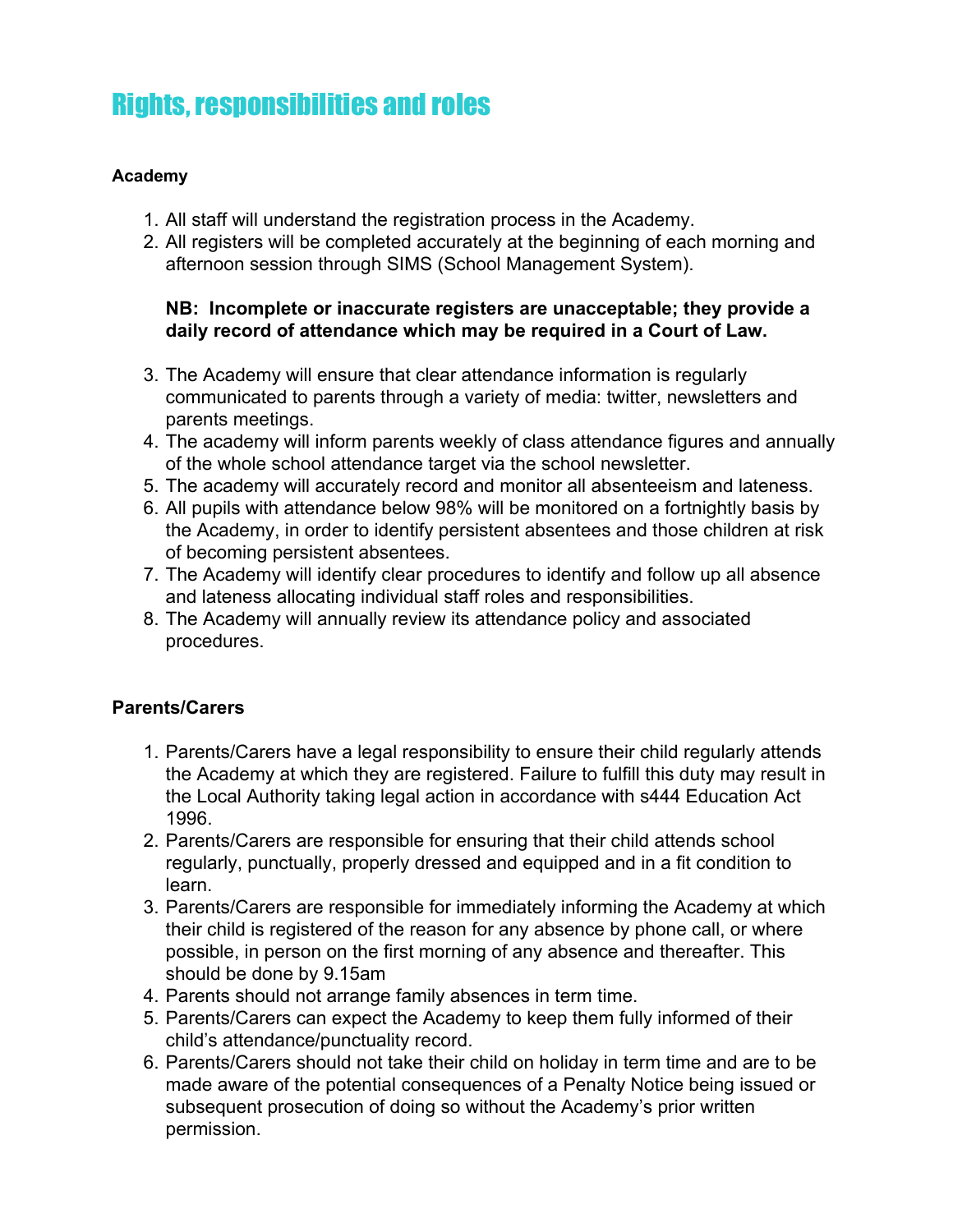#### **Authorised/Unauthorised absence**

All absences must be explained by a parent/carer. The Academy will then decide whether or not it will authorise the absence.

#### **Acceptable reasons for the authorisation of absences are:**

- $\bullet$  Illness (1)
- Exceptional family circumstances such as a bereavement
- Days of religious observance
- Unavoidable medical/dental appointments (2)

#### **Absences from the Academy will not be authorised for:**

- Absences not agreed, this will always include first and last day of half terms unless medical evidence provided
- Birthdays, if ill on a birthday medical evidence will be required
- Shopping
- Looking after family members
- Visiting relatives

#### **(1) Illness**

Medical evidence may be requested where a child has been absent for 3 consecutive days or more due to illness OR where a child's attendance is below 98% and/or the child is regularly away from school due to illness. Failure to provide evidence when requested may result in the absences being recorded as unauthorised. Medical evidence can be in the form of a copy of a prescription, medication or an appointment card showing name of child and date they visited.

If a child is diagnosed with a medical condition, evidence should be provided. Referral to School Nurse/Family Support may be made to offer advice and support to the family.

#### **(2) Medical/dental appointments**

All routine (non emergency) appointments should be made, whenever possible, outside of Academy hours. Should a child need to have an appointment during Academy hours, evidence of this appointment will need to be provided. Failure to provide evidence may result in the Academy not authorising the absence. All non-emergency appointments will not be authorised.

#### **Holidays in term time/ Leave of absence**

#### *Legislation*

From the  $1<sup>st</sup>$  September 2013 amendments to the Education (Pupil [Registration\)](http://www.legislation.gov.uk/uksi/2006/1751/contents/made) (England) Regulations  $2006<sup>1</sup>$  came into force.

<sup>&</sup>lt;sup>1</sup> [http://www.legislation.gov.uk/uksi/2013/756/pdfs/uksi\\_20130756\\_en.pdf](http://www.legislation.gov.uk/uksi/2013/756/pdfs/uksi_20130756_en.pdf)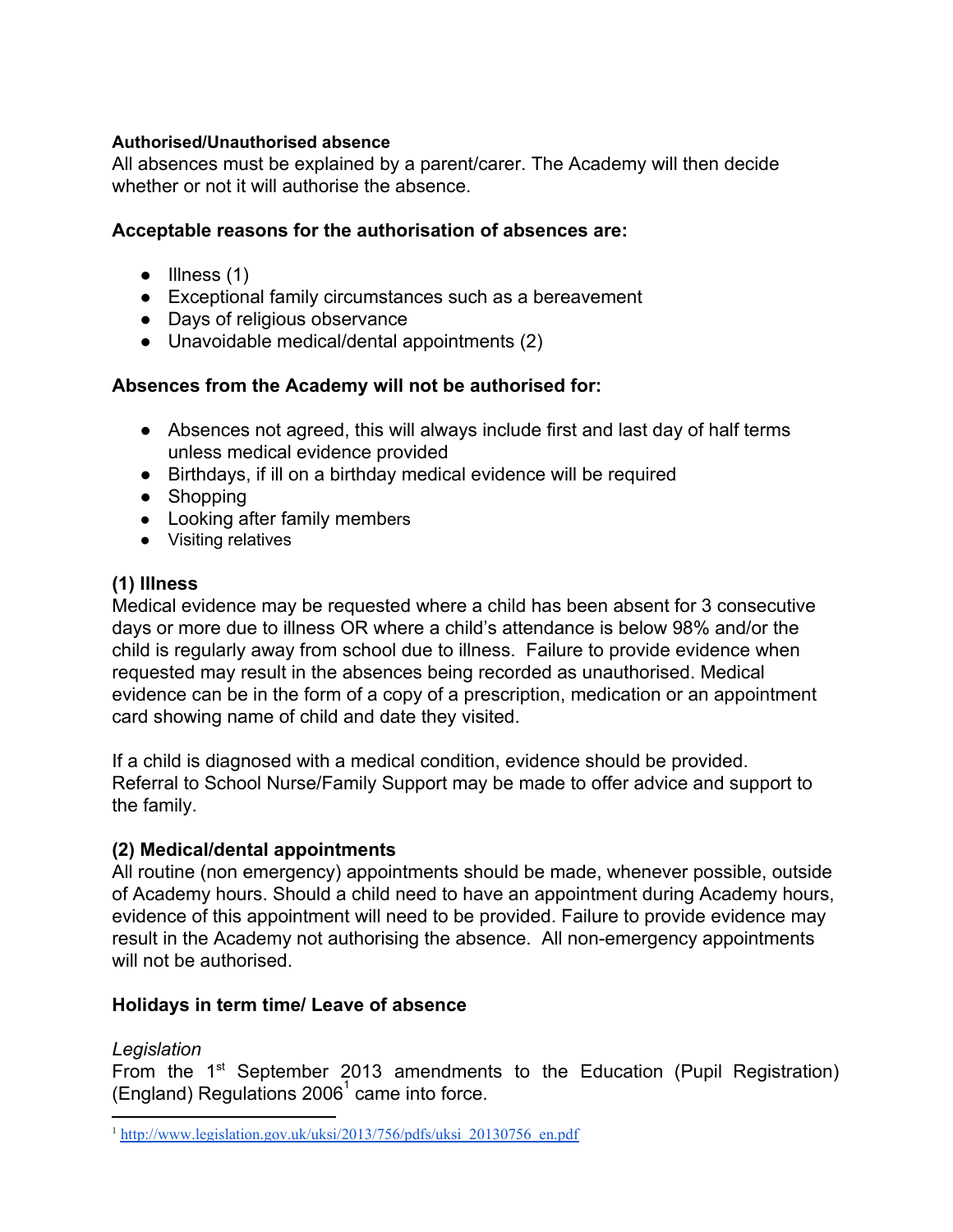These amendments remove references to family holidays and extended leave as well as the statutory threshold of ten school days.

The amendments make clear that head teachers may not grant any leave of absence during term time unless there are *exceptional circumstances.* Head teachers should determine the number of school days a child can be away from school if the leave is granted.

#### *Requesting the absence*

All requests for a child to be absent from School during term time must be made in writing at least a half term in advance of the proposed absence by completing the absence request form obtainable from the Academy office.

The Head of Academy or person with delegated responsibility will decide whether or not to authorise the absence, on a case by case basis, and will only do so where there are **exceptional circumstances.**

Where a decision is made not to authorise a request for leave of absence, the school will write to the parent(s)/carer(s), notifying them of that decision.

If the absence is unauthorised and still taken, the Academy may request the Local Authority to consider issuing a Penalty Notice to the parent(s)/carer(s) for the unauthorised absence. Only **one** PN will be issued per parent/carer per child **within a two year period**. This means that if you paid a PN and then committed a further offence contrary to s444(1) Education Act 1996 within the next two years, you are likely to be summoned to Court for the most recent offence.

If convicted, you could receive a fine of up to £1000.If you are convicted of an offence under s444(1) Education Act 1996, and you commit a further offence within the next 5 years, you will be summoned for the more serious offence contrary to s444(1A) Education Act 1996. If convicted, you could receive a fine of up to £2500 or up to 3 months imprisonment.

#### *If no absence request is made*

If a child is absent from school during term time and no prior absence request has been made, the Academy will write to the parent(s)/carer(s) to inform them that the absence has not been authorised and that a Penalty Notice may be issued.

If the parent(s)/carer(s) can demonstrate that the child's absence during this time was due to an **exceptional circumstance** and that an absence request could not have been made in advance of the said absence, then a referral for legal action will not be made to the Local Authority.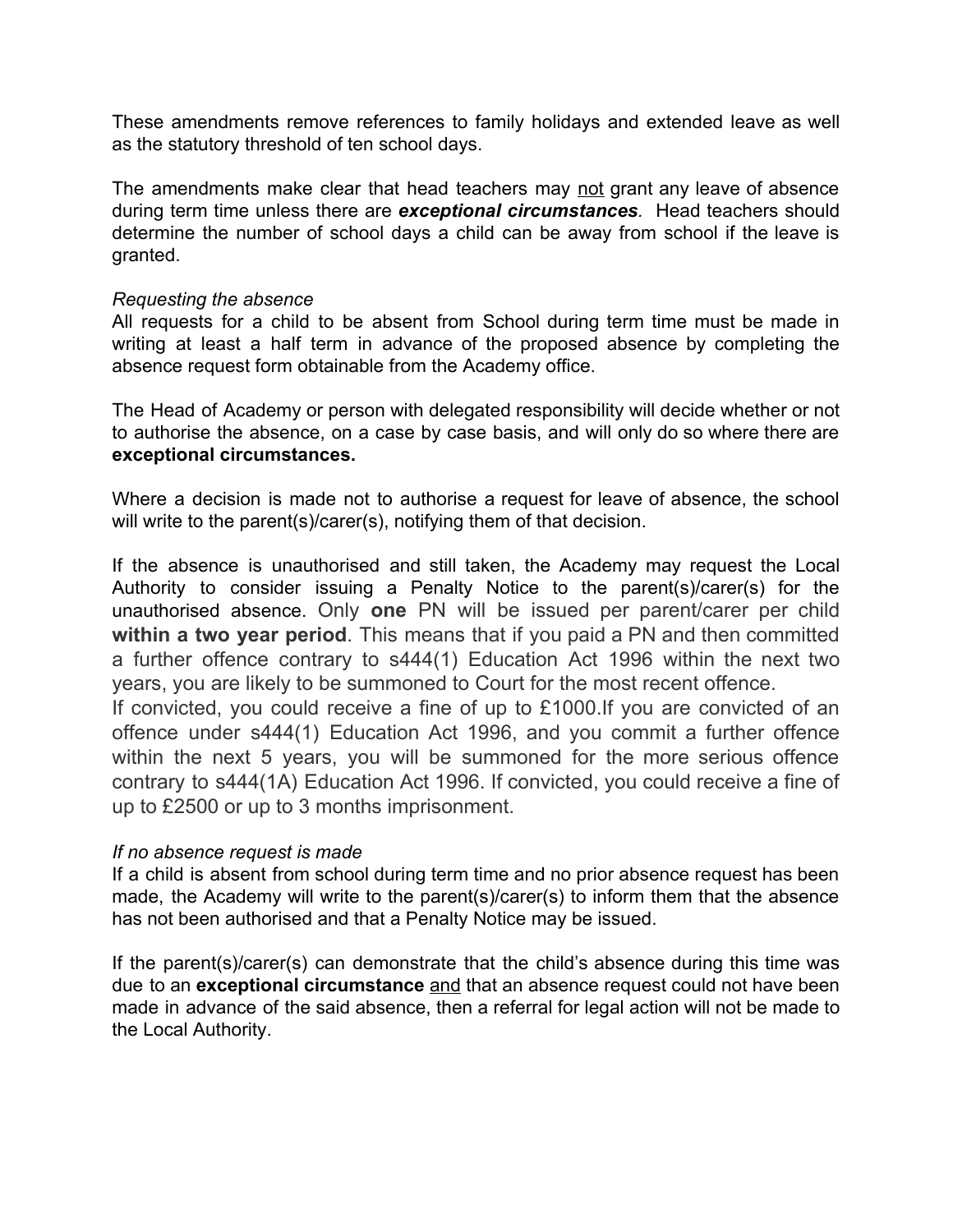# Please be aware:

*Parent(s)/carer(s) who take their child out of school without prior written authorisation from the school may be subject to a £60 penalty notice per child, per parent from the Local Authority.*

#### *Parent(s)/carer(s) must, from 1 September 2013, pay £60 within 21 days or £120 within 28 days.*

Non-payment of the penalty within those timescales may result in a prosecution in the Magistrates Court under s444 (1) of the Education Act 1996.

Penalty notices are issued per parent, per child. A 'parent' can be any person who has parental responsibility.

Please note: Only one Penalty Notice will be issued within any two year period under the Local Authority's Code of Conduct. If a second offence is committed within a two year period, this is likely to result in the parent(s)/carer(s) being summoned to Court for an offence contrary to s444 Education Act 1996. If convicted, you could receive a fine of up to £2500 or a maximum 3 months imprisonment.

# Procedures for following up absence/lateness

#### **First day reporting**

Parents are reminded of the first day contact procedure at the beginning of each term via the Academy newsletter.

On the first day of absence the parent/carer should ring the Academy between 8.00am and 9.15am to inform the office that their child will be absent and give a reason for the absence. An indication of the likely period of absence is to be provided. If requested evidence of absence should be provided on the first day back.

Administration staff keep a log of absence calls and reasons received each day.

Between 9.15am and 10.30am attendance/administrative staff will phone the parents/carers of any pupil whose absence is unexplained.

If any member of staff is concerned about an absence they will liaise with the administration staff to clarify any reasons or knowledge for the absence. If still concerned they should relay their concern to the Head of Academy or Family Support Team. If there is no reply from the parents/carers a text message will be sent and if there is no response to this text message a letter will be sent at the end of the first day of absence.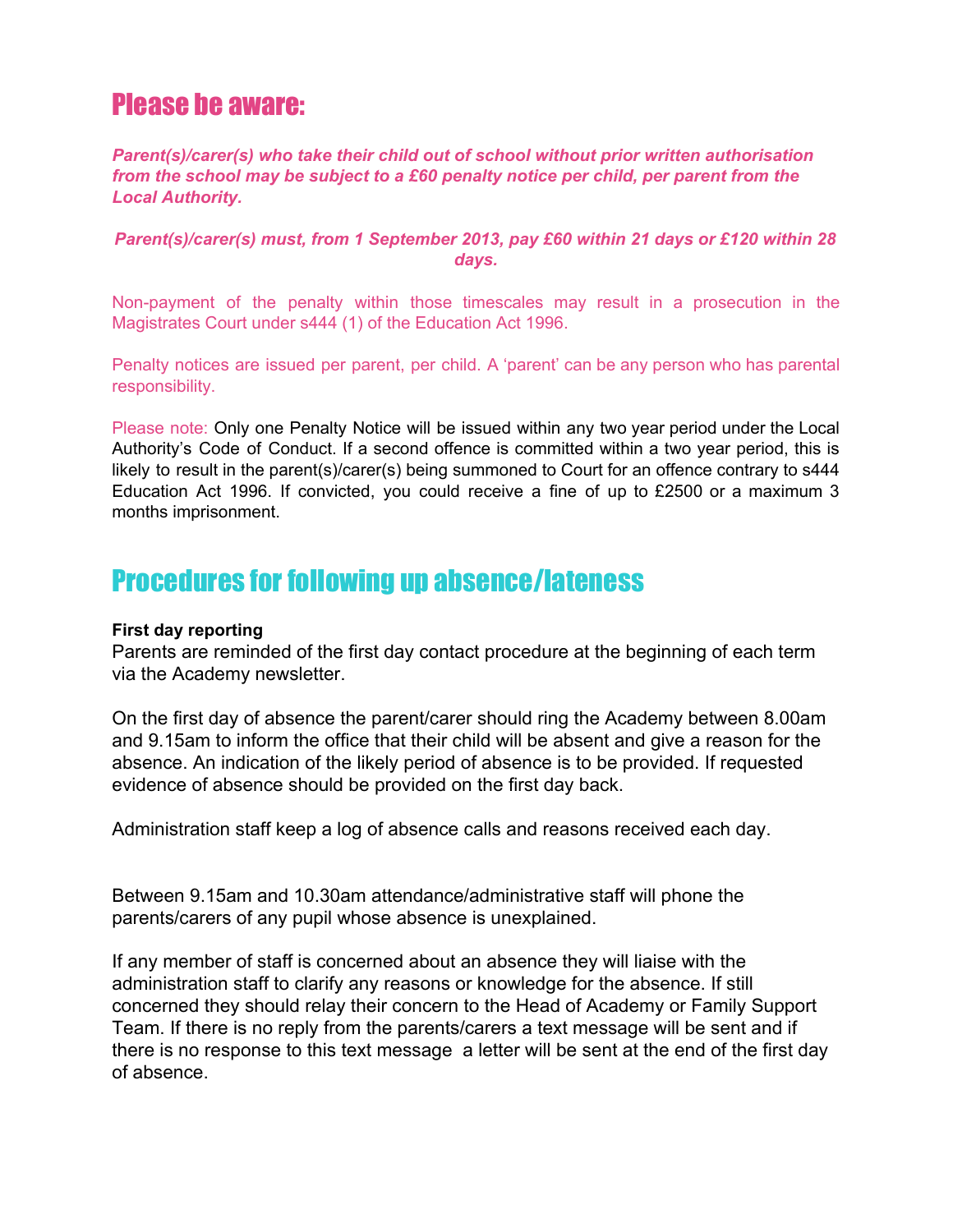The Academy will call any other contacts that have been provided, including grandparents and work.

If there is no contact on the second day the attendance/administrative staff will phone all contacts and send a further letter, a member of staff will visit the home address or sooner if necessary.

If there is no contact a further letter will be sent on day three advising that medical evidence will be required for further absences, or the absence will not be authorised. If a child remains absent for three days without any notification, a member of staff will visit the home address or sooner if necessary.

It remains the Academy's responsibility to try to contact the parent and visit the home if necessary.

If a child is absent from school for 5 days after an authorised absence, or has been absent for 10 consecutive days, and; after reasonable enquiries have been undertaken the child's whereabouts remain unknown. The school will submit a  $CME<sup>2</sup>$  (children Missing Education) form to the LA.

#### *\*\* If the child is subject to a Child Protection Plan or if the Academy has particular safeguarding concerns and feels the child is at risk of immediate harm, the Academy will immediately notify the Multi-Agency Safeguarding Hub (MASH) and the Attendance Improvement Officer.*

#### *A child may be referred to the MASH if it is considered that they have totally disengaged from learning and/or the parent is subject to statutory intervention.*

#### **Lateness**

There are two negative results caused by pupils who constantly arrive late. These are:

- The loss of education suffered by the child which over a year can add up to a significant proportion of their time at school.
- The disruption to other children in their class as the teacher's attention is taken from the task at hand.

Pupils who arrive 5 minutes after registration begins will be considered late. An appropriate mark is recorded in the registers and entered on the computer through the attendance programme.

The strategies that the Academy will use to tackle lateness will include:

2

[https://assets.publishing.service.gov.uk/government/uploads/system/uploads/attachment\\_data/file/550416/Children\\_](https://assets.publishing.service.gov.uk/government/uploads/system/uploads/attachment_data/file/550416/Children_Missing_Education_-_statutory_guidance.pdf) Missing Education - statutory guidance.pdf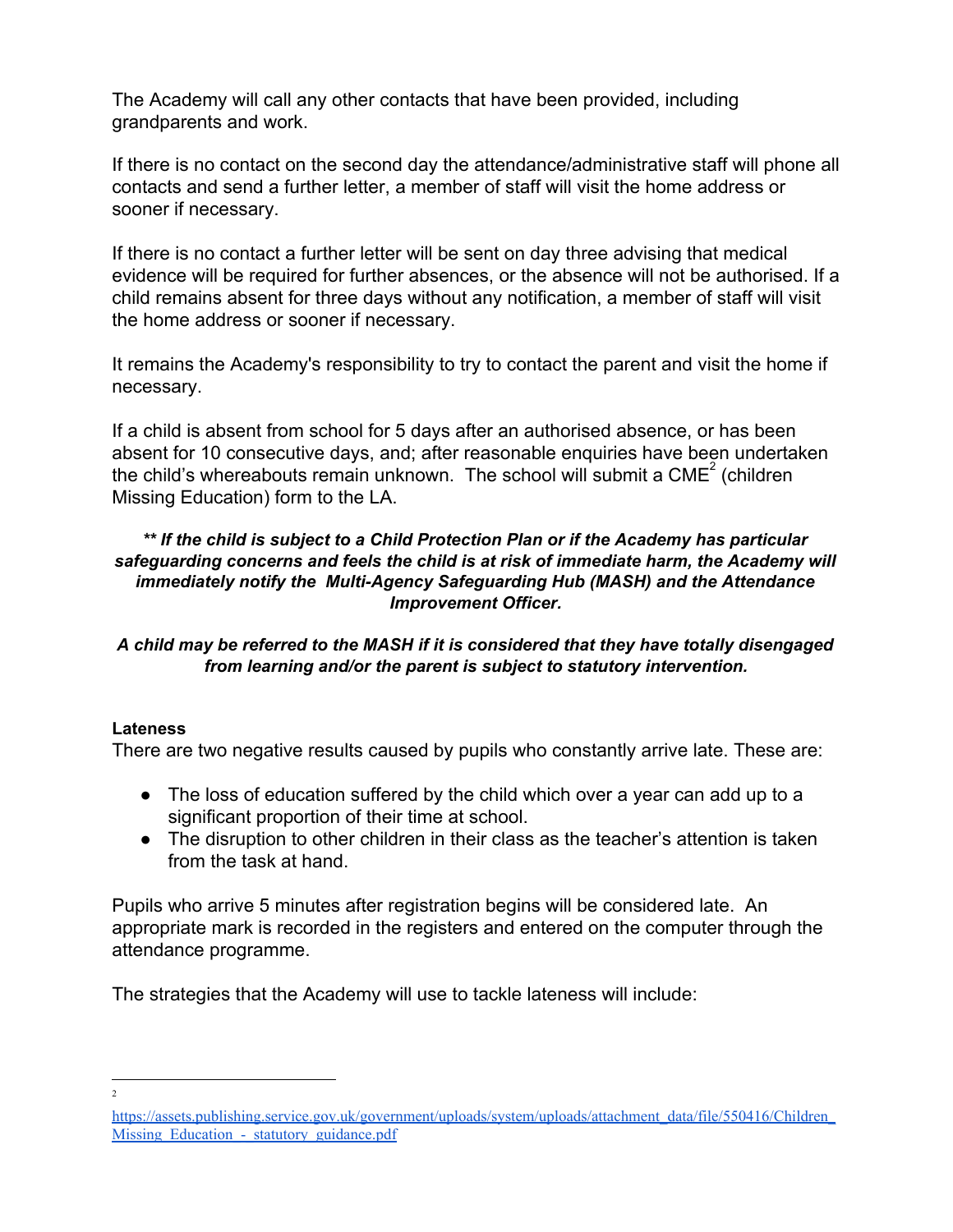- Pupils who arrive 5 minutes after registration are considered 'Late' (L) and will be required to enter the school via reception to sign in and parents/carers must record the reason for their late arrival.
- Children who arrive after 9:15 am should be considered as 'Late (after registers close)' (U unauthorised absence).
- Registration staff will record the appropriate late mark in the registers and these will be entered into the computerised attendance programme.
- Late gates will be implemented daily.
- All children's attendance records will be checked fortnightly for "lates before registers close (L)" and "lates after registers close (U)". Where these lates cumulate to 3 or more in a half term the school will send a letter to the parents/carers of the pupil in question to discuss any support needs and ways of accessing support.

#### *\*\* 10 or more 'late after registers close' (U) codes could result in the Academy making a referral to the Local Authority for legal action to be taken \*\* A child is late after registers close when they arrive after 9.15 am.*

#### **Attendance letters**

All pupils with attendance below 98% will be analysed on a fortnightly basis by the Senior Leaders and administration team, in order to identify persistent absentees and those pupils at risk of becoming persistent absentees. (Persistent absentees are pupils who have missed 19 days which equates to 38 sessions during the course of the academic year).

Absences may be unauthorised by the Academy where no reason has been provided by the parent/carer for an absence or if the Academy feels the reason for the absence is untrue. A member of the Family Support Team may telephone for clarification.

Where a pupil's attendance is below 96%, the following actions should be taken:

**Attendance letter 1** will be sent advising the parent that their child's attendance has dropped below 96%.

**Attendance letter 2** will be sent 2 weeks after letter 1 or later in the same academic year if attendance has not improved, inviting parents/carers into a meeting with the class teacher/Attendance Lead/Head of Academy/Family Support Team as considered appropriate by the Academy.

**Attendance letter 3** will be sent if parents/carers do not attend the meeting and/or there is still no improvement following letters 1 and 2, inviting parents/carers into a meeting with the Head of Academy/Attendance Lead/Family Support Team.

#### **Strategies for promoting attendance**

Each week the class with the highest attendance percentage will be celebrated during Friday's assembly.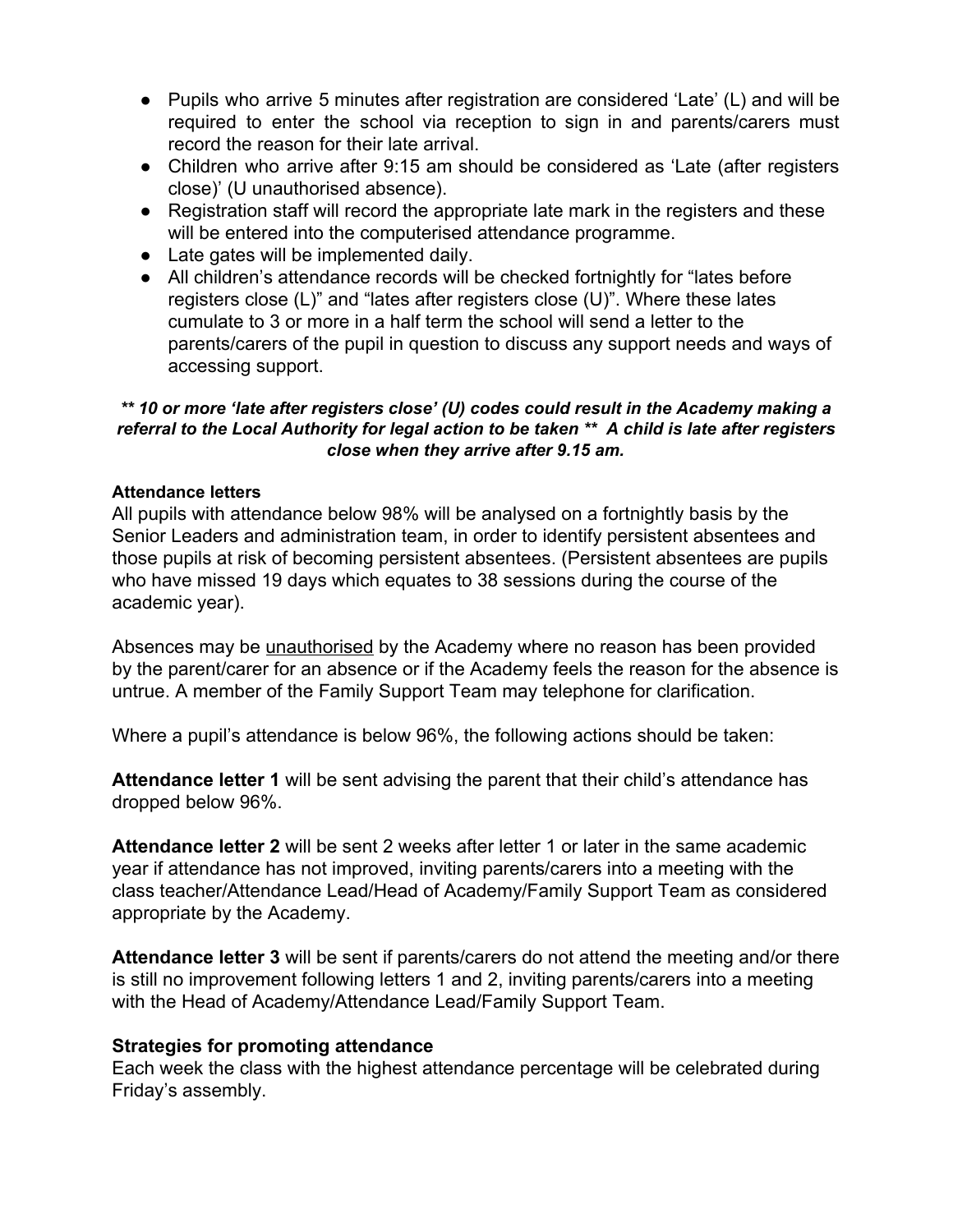Certificates and rewards are set by each Academy and could include the following:

- At the end of each term to every child who has achieved 100% attendance.
- At the end of the school year to every child with 100% attendance across the whole school year.
- Each academy may implement a reward scheme at their discretion.

#### **Attendance targets**

The CEO will set Partnership attendance targets annually.

#### **Conclusion**

It is the policy of the academy to celebrate achievement. Attendance is a critical factor to a productive and successful school career. Our Trust will actively promote and encourage 100% attendance for all our pupils.

Our Partnership will give a high priority to conveying to parents and pupils the importance of regular and punctual attendance. We recognise that parents have a vital role to play and that there is a need to establish strong home school links and communication systems that can be utilised whenever there is concern about attendance

#### *If, at any time, a child has 10 or more unauthorised absences within a 6 months period, the school will consider making a referral to the Local Authority for legal action to be taken. Legal options include: Penalty Notices, Education Supervision Orders, School Attendance Orders and Prosecution at a Magistrates Court. Please see the Local Authority website for further details.*

----------------------------------------------------------------------------------------------------------------------------

Table of changes

| May 19     | Removed:<br>If, after three days, the academy has any<br>concerns about the child's whereabouts and<br>wellbeing, the Academy will contact the Torbay<br>Education Safeguarding Service (TESS) for<br>advice R |
|------------|----------------------------------------------------------------------------------------------------------------------------------------------------------------------------------------------------------------|
| March 2020 | All registers will be completed accurately at the<br>beginning of each morning and afternoon session<br>through SIMS (School Management System)                                                                |
|            | Changed link page 4 to:<br>http://www.legislation.gov.uk/uksi/2013/756/pdfs/u<br>ksi 20130756 en.pdf                                                                                                           |
| Added      | Removed                                                                                                                                                                                                        |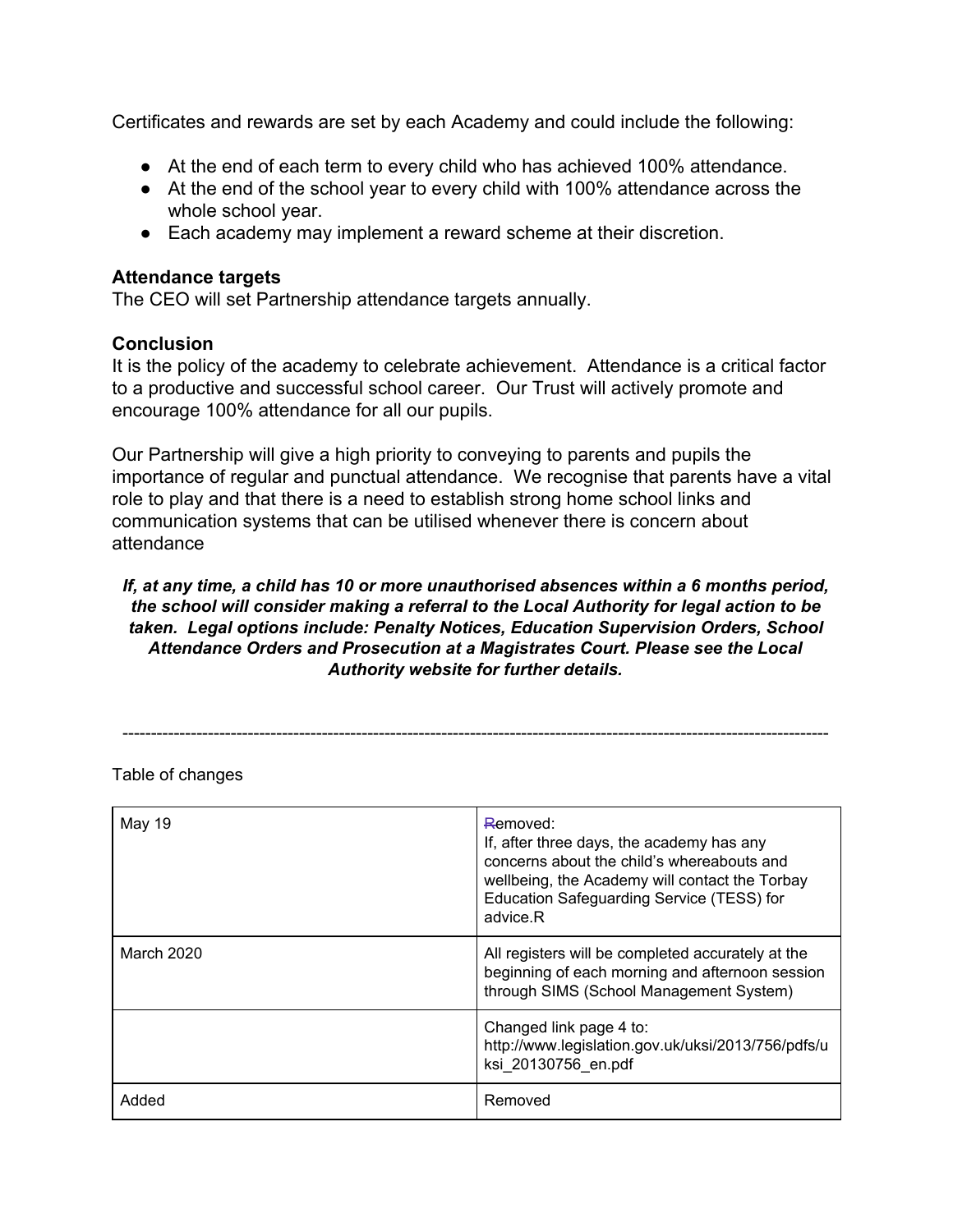| If requested evidence of absence should be<br>provided on the first day back.                                                                                                                                                                                                                                                                                                                                                                                                                              | A letter explaining the absence should be sent to<br>the Academy office on the first day the child<br>returns to school.<br>lf                                                                                                                                                                                                                     |
|------------------------------------------------------------------------------------------------------------------------------------------------------------------------------------------------------------------------------------------------------------------------------------------------------------------------------------------------------------------------------------------------------------------------------------------------------------------------------------------------------------|----------------------------------------------------------------------------------------------------------------------------------------------------------------------------------------------------------------------------------------------------------------------------------------------------------------------------------------------------|
| Added<br>If a child is absent from school for 5 days after an<br>authorised absence, or has been absent for 10<br>consecutive days, and; after reasonable enquiries<br>have been undertaken the child's whereabouts<br>remain unknown. The school will submit a CME <sup>2</sup><br>(children Missing Education) form to the LA.<br>https://assets.publishing.service.gov.uk/governme<br>nt/uploads/system/uploads/attachment_data/file/5<br>50416/Children Missing Education - statutory g<br>uidance.pdf | Removed<br>If a child is absent from school for 5 days, but the<br>school knows where the child is, the school should<br>make a referral to the LA for legal action. If the<br>child is missing for 20 consecutive days, and after<br>making reasonable enquiries, the school cannot<br>locate the child/parents, CME form should be<br>submitted. |
| Added<br>Pupils who<br>arrive 5<br>minutes<br>after<br>$\bullet$<br>registration are considered 'Late' (L) and<br>will be required to enter the school via<br>reception to sign in and parents/carers<br>must record the reason for their late<br>arrival.                                                                                                                                                                                                                                                 |                                                                                                                                                                                                                                                                                                                                                    |
| Added<br><b>Attendance letter 2 will be sent 2 weeks after</b><br>letter 1 or later in the same academic year if<br>attendance has not improved, inviting<br>parents/carers into a meeting with the class<br>teacher/Attendance Lead/Head of<br>Academy/Family Support Team as considered<br>appropriate by the Academy.                                                                                                                                                                                   |                                                                                                                                                                                                                                                                                                                                                    |
| Attendance letter 3 will be sent if parents/carers<br>do not attend the meeting and/or there is still no<br>improvement following letters 1 and 2, inviting<br>parents/carers into a meeting with the Head of<br>Academy/Attendance Lead/Family Support Team.                                                                                                                                                                                                                                              |                                                                                                                                                                                                                                                                                                                                                    |
|                                                                                                                                                                                                                                                                                                                                                                                                                                                                                                            | Changed<br>Certificates and rewards are distributed:<br>to<br>Certificates and rewards are set by each Academy<br>and could included the following:                                                                                                                                                                                                |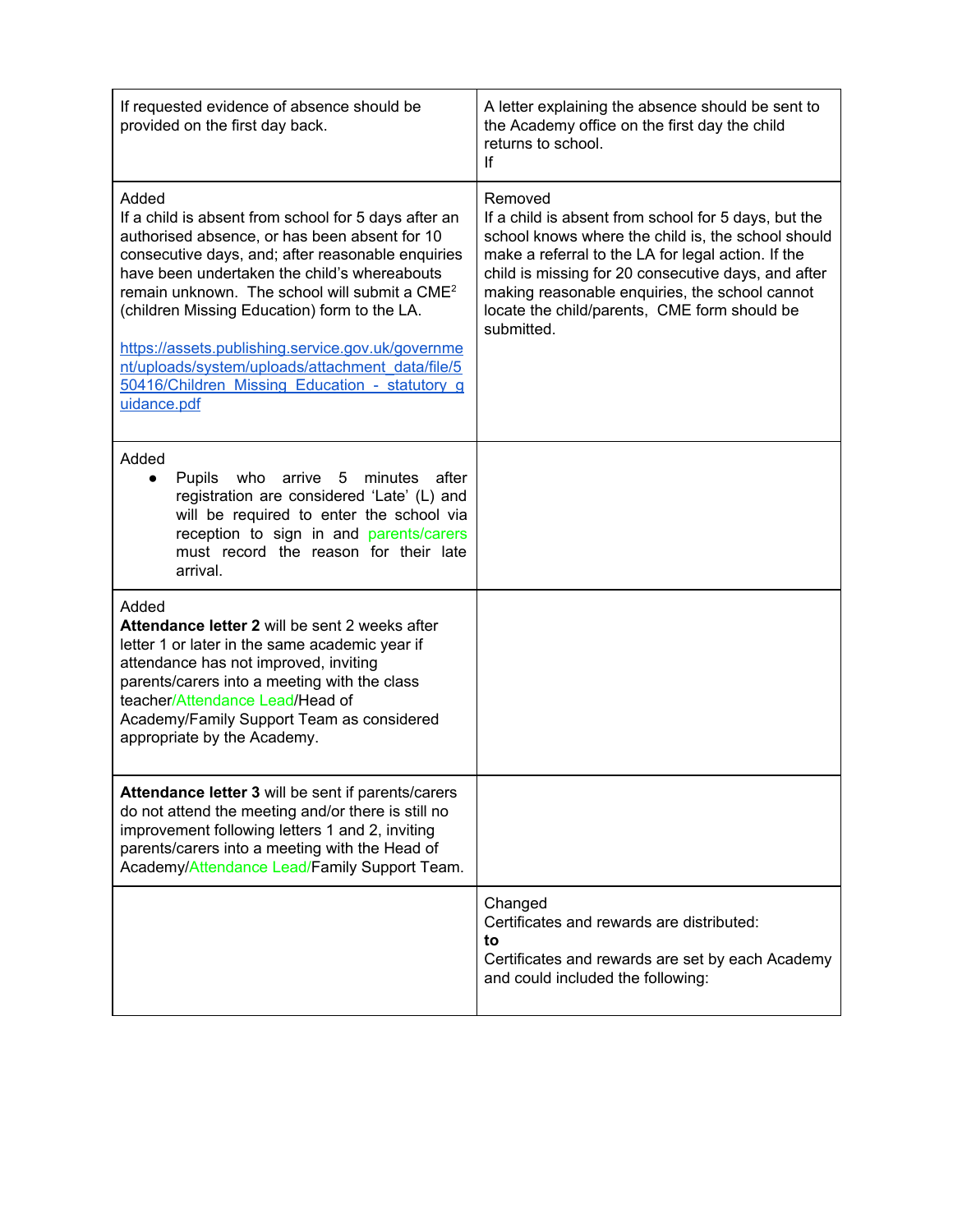18/11/2020 Addendum: recording attendance in relation to coronavirus (COVID-19) during the 2020 to 2021 academic year - GOV.UK

# **GOV.UK**

- 1. Home (https://www.gov.uk/)
- 2. School and college behaviour and attendance (https://www.gov.uk/topic/schools-colleges-childrens services/school-behaviour-attendance)
- 3. School attendance: guidance for schools (https://www.gov.uk/government/publications/school attendance)

# **Part of Education and childcare during coronavirus (https://www.gov.uk/coronavirus-taxon/education-and-child care)**

**Department** 

for Education (https://www.gov.uk/government/organisations/department-for-education)

#### Guidance

# **Addendum: recording attendance in relation to coronavirus (COVID-19) during the 2020 to 2021 academic year**

Updated 1 September 2020

# **Contents**

Purpose of this document Attendance expectations New for 2020 to 2021 – not attending in circumstances related to coronavirus (COVID-19) Attendance codes Examples in which 'not attending in circumstances related to coronavirus

(COVID-19)' could apply Print this page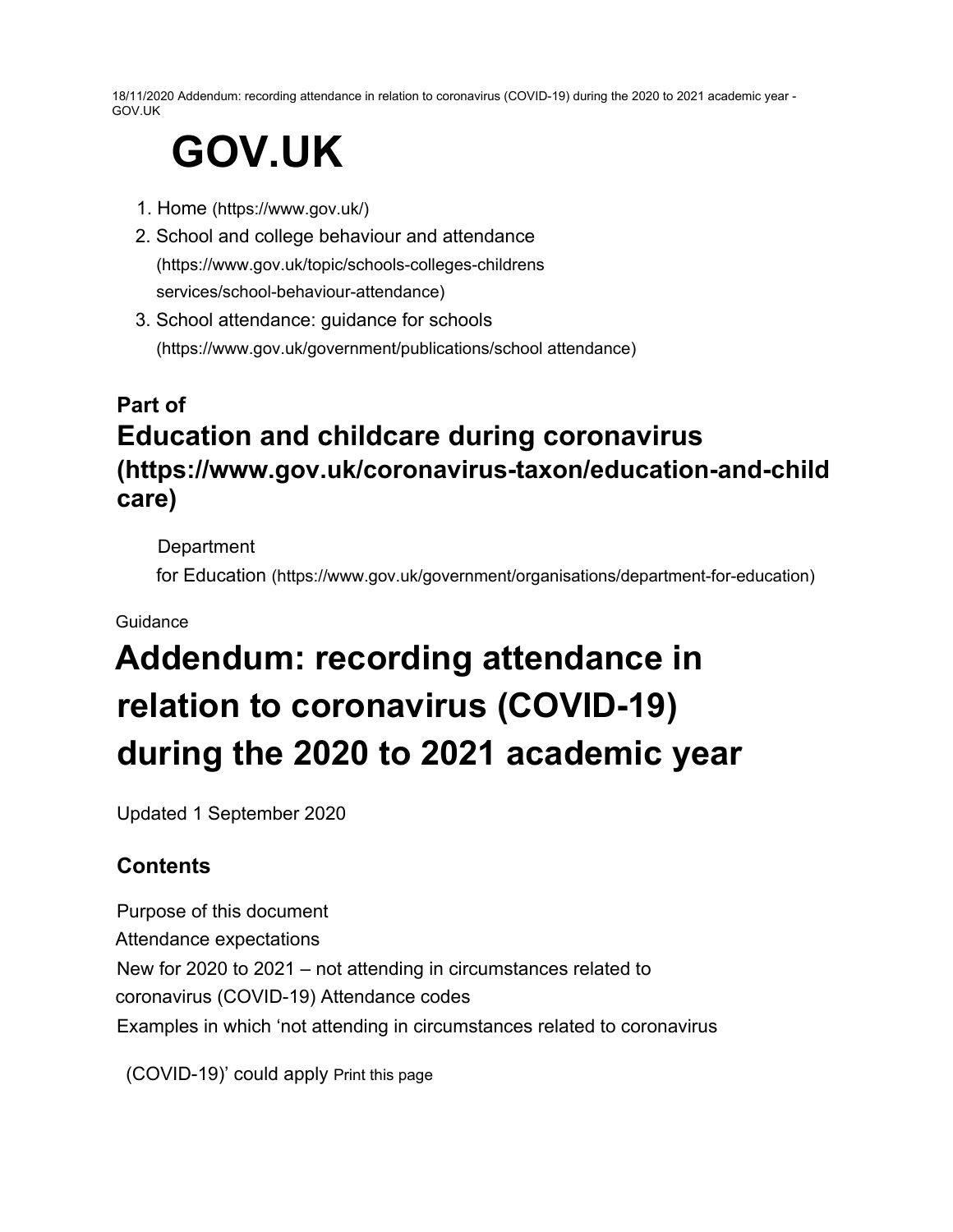https://www.gov.uk/government/publications/school-attendance/addendum-recording-attendance-in-relation-to-coronavirus-co

vid-19-during-the-20… 1/6

18/11/2020 Addendum: recording attendance in relation to coronavirus (COVID-19) during the 2020 to 2021 academic year -



#### © Crown copyright 2020

This publication is licensed under the terms of the Open Government Licence v3.0 except where otherwise stated. To view this licence, visit nationalarchives.gov.uk/doc/open-government licence/version/3 (https://www.nationalarchives.gov.uk/doc/open-government-licence/version/3) or write to the Information Policy Team, The National Archives, Kew, London TW9 4DU, or email: psi@nationalarchives.gsi.gov.uk.

Where we have identified any third party copyright information you will need to obtain permission from the copyright holders concerned.

This publication is available at https://www.gov.uk/government/publications/school attendance/addendum-recording-attendance-in-relation-to-coronavirus-covid-19-durin g-the-2020-to 2021-academic-year

https://www.gov.uk/government/publications/school-attendance/addendum-recording-attendance-in-relation-to-coronavirus-covid -19-during-the-20… 2/6

18/11/2020 Addendum: recording attendance in relation to coronavirus (COVID-19) during the 2020 to 2021 academic year - GOV.UK

### **Purpose of this document**

This document is an addendum to the non-statutory school attendance: guidance for schools

(https://www.gov.uk/government/publications/school-attendance). It replaces temporary guidance documents on recording attendance during the outbreak.

For ease of reference, it explains and illustrates changes made to regulations<sup>1</sup> governing school attendance registers in relation to coronavirus (COVID-19) from 24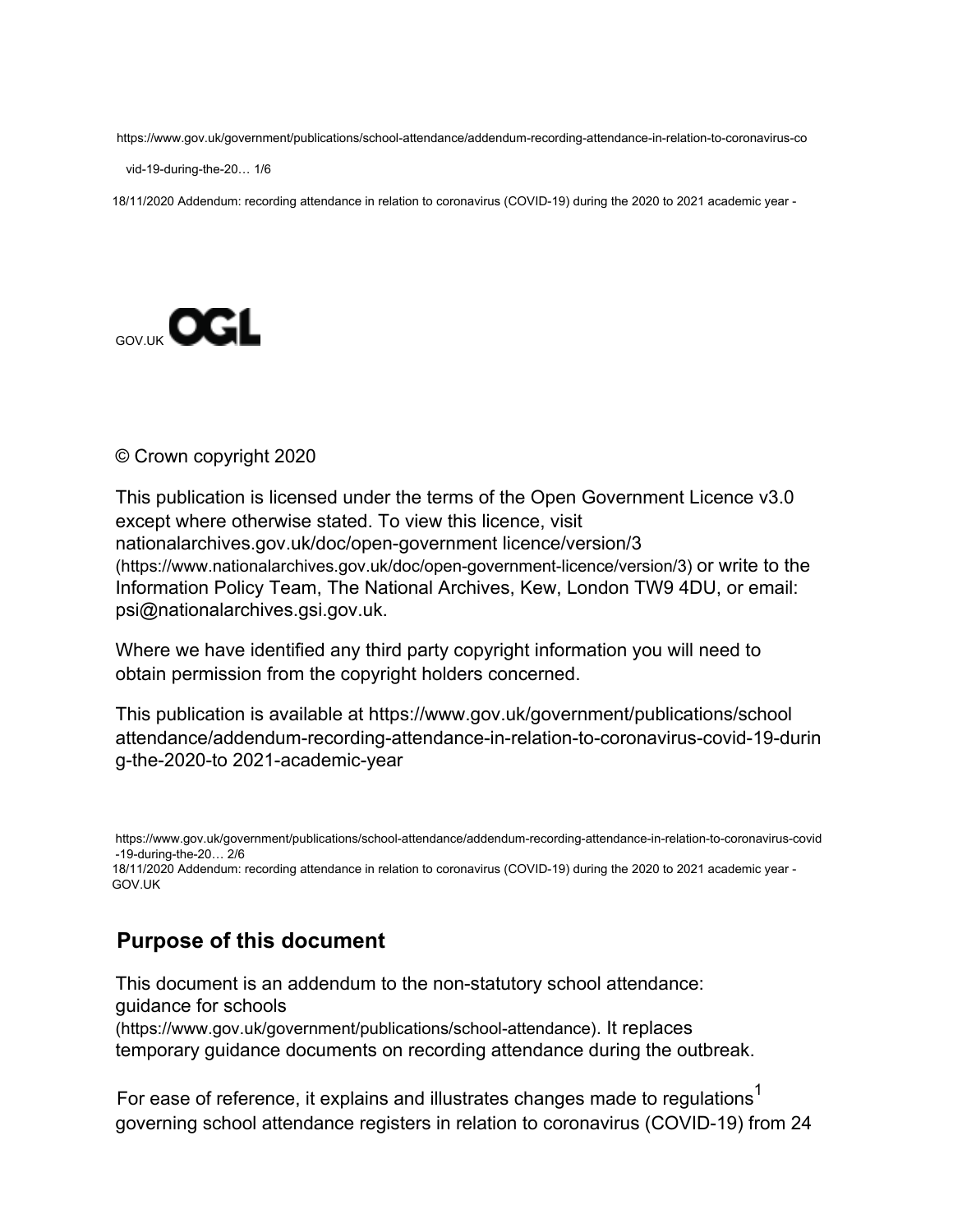August 2020 for use in the 2020 to 2021 academic year. It should be read in conjunction with the wider guidance document which gives advice on other usual attendance duties and processes that remain in force.

# **Attendance expectations**

From the start of the autumn term 2020 pupil attendance will be mandatory and the usual rules on attendance will apply, including:

parents' duty to ensure that their child of compulsory school age attends regularly at the school where the child is a registered pupil schools' responsibilities to record attendance and follow up absence the ability to issue sanctions, including fixed penalty notices, in line with local authorities' codes of conduct

# **New for 2020 to 2021 – not attending in circumstances related to coronavirus (COVID-19)**

Although school attendance is mandatory from the start of the autumn term, there are some circumstances where pupils cannot attend school due to coronavirus (COVID-19).

To make sure schools record this accurately and consistently, we have made changes to the regulations<sup>2</sup> governing school attendance registers to add a new category of non-attendance – 'not attending in circumstances related to coronavirus (COVID-19)'.

This category must only be used to record sessions that take place in the 2020 to 2021 academic year where a pupil does not attend because their travel to, or attendance at, school would be:

contrary to guidance relating to the incidence or transmission of coronavirus (COVID-19) from Public Health England (PHE) and/or the Department of Health and Social Care (DHSC)<sup>3</sup> prohibited by any legislation (or instruments such as statutory directions) relating to the incidence or transmission of coronavirus (COVID-19)

In line with the Secretary of State's expectation that no parent will be penalised for following official public health advice for their child not to attend a given session, this new category of non-attendance will not count as an absence (authorised or unauthorised) for statistical purposes.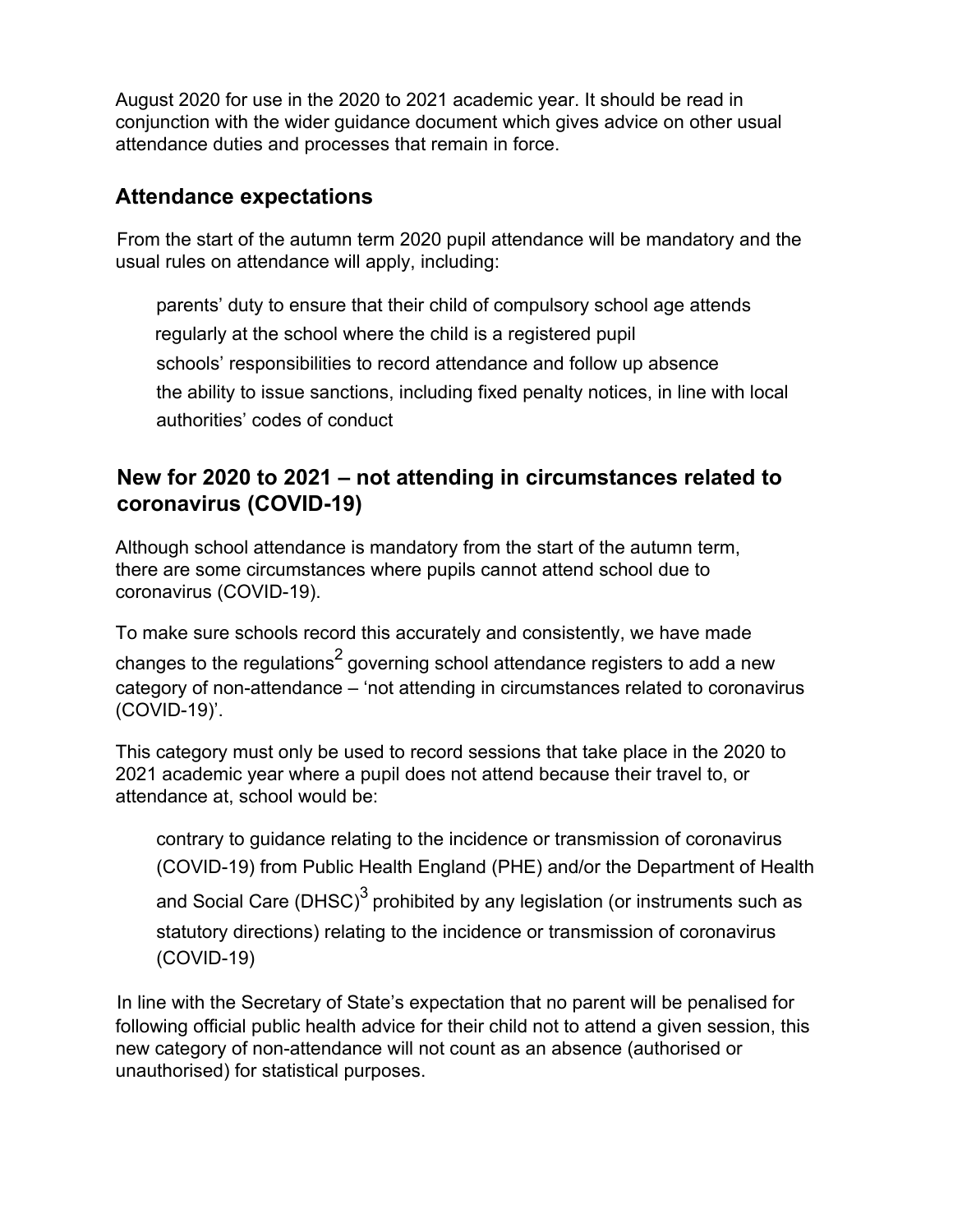# **Attendance codes**

From the beginning of the new academic year, schools should return to using the attendance and absence codes in use before the outbreak (set out on page 9 of the attendance guidance (https://www.gov.uk/government/publications/school-attendance)), in addition to the new category of 'not attending in circumstances related to coronavirus (COVID-19)':

https://www.gov.uk/government/publications/school-attendance/addendum-recording-attendance-in-relation-to-coronavirus-covid-19 -during-the-20… 3/6

18/11/2020 Addendum: recording attendance in relation to coronavirus (COVID-19) during the 2020 to 2021 academic year - GOV.UK

pupils not attending a session who meet the criteria for 'not attending in circumstances related to coronavirus (COVID-19)' should be recorded using code  $\times^4$ 

schools should continue to use code X for non-compulsory school aged pupils who are not expected to attend a session, as they did before the outbreak

## **Examples in which 'not attending in circumstances related to coronavirus (COVID-19)' could apply**

In line with current legislation, and current guidance from PHE and DHSC, examples are as follows.

# **Pupils who are required to self-isolate as they, or a member of their household, has symptoms or confirmed coronavirus (COVID-19)**

View stay at home: guidance for households with possible or confirmed coronavirus (COVID-19) infection (https://www.gov.uk/government/publications/covid-19-stay-at-home-guidance/stay-at-home guidance-for-households-with-possible-coronavirus-covid-19-infection).

Pupils who have symptoms should self-isolate and get a test.

If a pupil tests negative and if they feel well and no longer have symptoms similar to coronavirus (COVID-19), they can stop self-isolating and return to school. If the pupil remains unwell following the test (such as with a different illness), then they should be recorded as code I – illness, as would usually be the case. Code X should only be used up until the time of the negative test result. Schools should not retrospectively change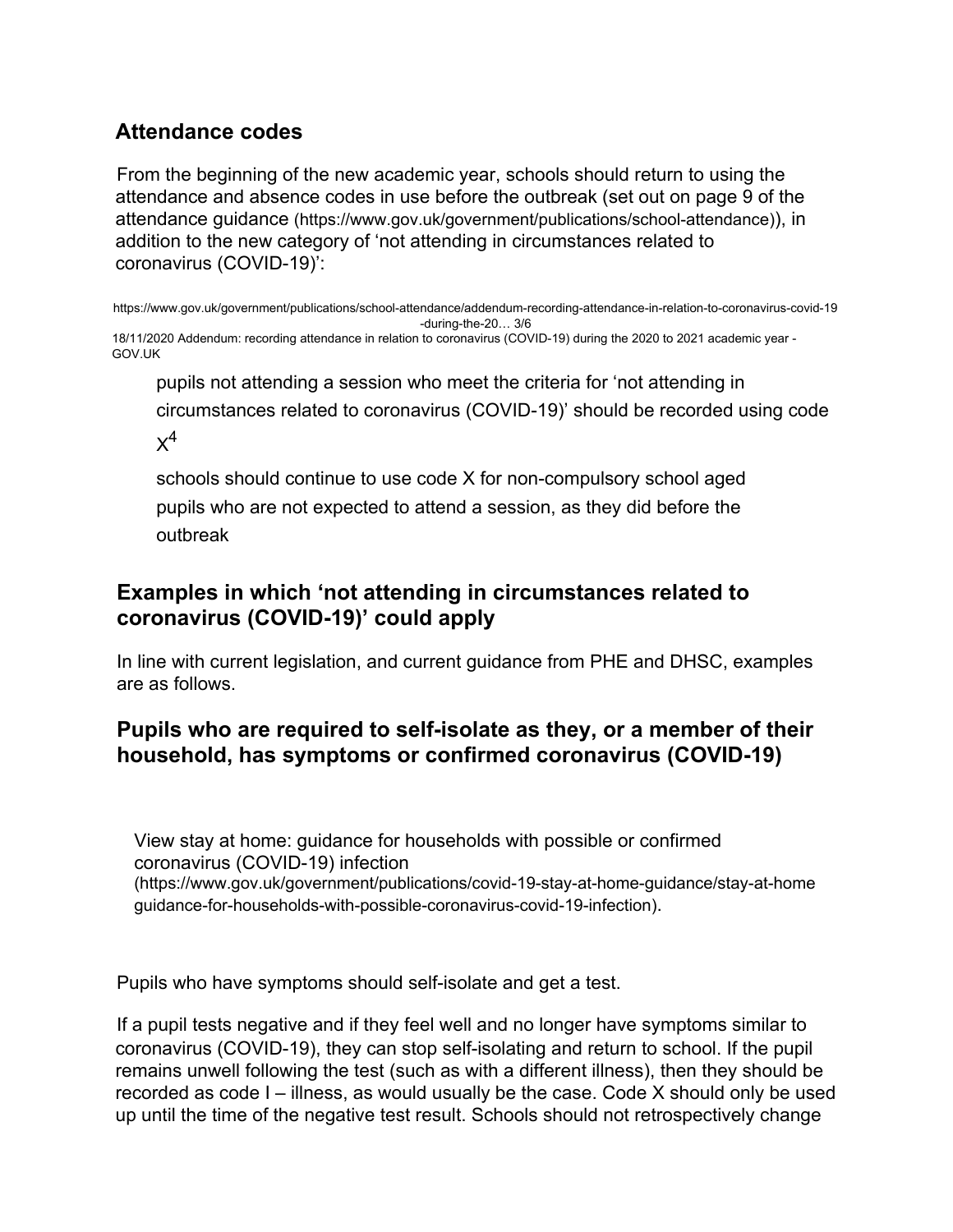the attendance register due to a negative test result.

If a pupil tests positive, they should continue to self-isolate for at least 10 days from the onset of their symptoms. They should only return to school if they do not have symptoms other than a cough or loss of sense of smell or taste (anosmia). This is because a cough or anosmia can last for several weeks once the infection has gone. Code X should be used for the period of self-isolation until the test. After the pupil tests positive they should be recorded as code I (illness) until they are able to return to school.

If someone in the pupil's household has symptoms, the household should self-isolate and the member of their household should get a test.

If the member of the household tests negative, the pupil can stop self-isolating and can return to school. Code X should only be used up until the time of the negative test result when the pupil can return to school.

If the household member tests positive, the pupil should continue self-isolating for the full 14 days from when the member of their household first had symptoms. Code X should be used during this period.

In all cases of self-isolation, schools should ask parents to inform them immediately about the outcome of a test. Schools should not require evidence of negative test results or other medical evidence before admitting children or welcoming them back after a period of self-isolation.

## **Pupils who are required to self-isolate because they are a close contact of someone who has symptoms or confirmed coronavirus (COVID-19)**

https://www.gov.uk/government/publications/school-attendance/addendum-recording-attendance-in-relation-to-coronavirus-covid-19 -during-the-20… 4/6

18/11/2020 Addendum: recording attendance in relation to coronavirus (COVID-19) during the 2020 to 2021 academic year - GOV.UK

View stay at home: guidance for households with possible or confirmed coronavirus (COVID-19) infection

(https://www.gov.uk/government/publications/covid-19-stay-at-home-guidance/stay-at-home guidance-for-households-with-possible-coronavirus-covid-19-infection) and NHS test and trace

(https://www.gov.uk/guidance/nhs-test-and-trace-how-it-works#people-who-have-had-close -contact-with someone-who-has-coronavirus) guidance.

Pupils may not have symptoms themselves but may be required to self-isolate if they are a close contact of someone with coronavirus (COVID-19).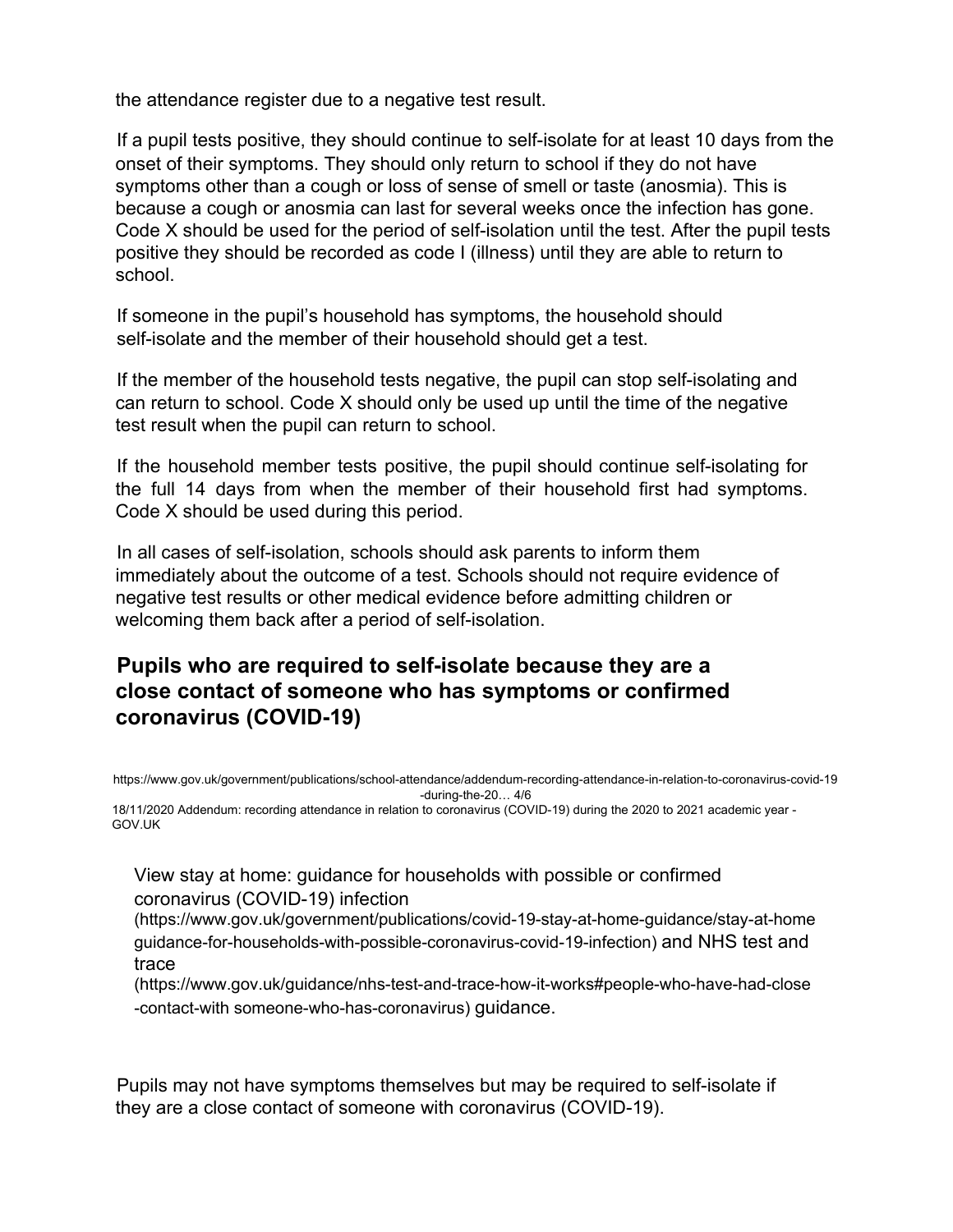#### The NHS test and trace

(https://www.gov.uk/guidance/nhs-test-and-trace-how-it-works#people-who-have-had close-contact-with-someone-who-has-coronavirus) guidance states that a person should self-isolate for 14 days if they have had recent close contact with a person who has tested positive for coronavirus (COVID-19). In the event of a confirmed coronavirus (COVID-19) case in the school community, the local health protection team will provide advice on who this applies to, advising them to self-isolate for 14 days since they were last in close contact with the person that has tested positive when they were infectious. Code X should be used for these pupils during this period.

## **Pupils who are required by legislation to self-isolate as part of a period of quarantine**

View guidance on how to self-isolate when you travel to the UK (https://www.gov.uk/government/publications/coronavirus-covid-19-how-to-self-isolate-wh en-you-travel-to

the-uk/coronavirus-covid-19-how-to-self-isolate-when-you-travel-to-the-uk).

As usual, parents should plan their holidays within school breaks and avoid seeking permission to take their children out of school during term time. Families should also consider that their child may need to self-isolate following trips overseas that require a period of quarantine<sup>5</sup>. If a pupil is required to be in quarantine on arrival in, or return to, the UK, code X should be used in the register.

## **Pupils who are clinically extremely vulnerable in a future local lockdown scenario only**

View guidance on shielding and protecting extremely vulnerable persons from Covid-19

(https://www.gov.uk/government/publications/guidance-on-shielding-and-protecting-extreme ly-vulnerable

persons-from-covid-19/guidance-on-shielding-and-protecting-extremely-vulnerable-personsfrom-covid-19).

Shielding advice for all adults and children paused on 1 August 2020. This means that even the small number of pupils who will remain on the shielded patient list can return to school, as can those who have family members who are shielding.

If in future, rates of the disease rise in local areas, children still on the shielding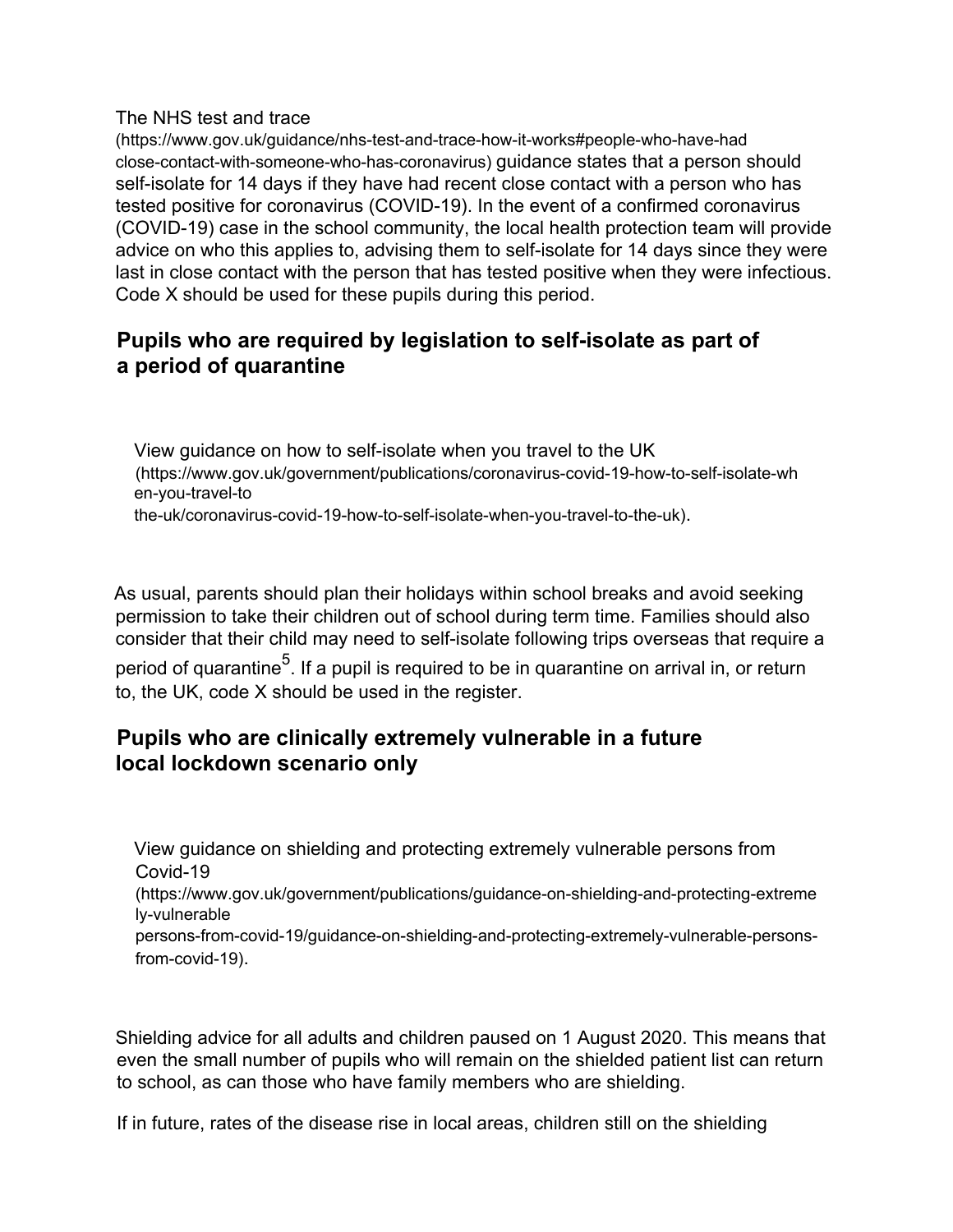list (or family members still on the shielding list) from that area, and that area only, may be contacted by the government and advised to stay at home and shield during the period where rates remain high.

18/11/2020 Addendum: recording attendance in relation to coronavirus (COVID-19) during the 2020 to 2021 academic year - GOV.UK

Families will receive a letter if they are required to shield again that parents will be able to share with the school. Non-attendance in accordance with guidance from PHE or the DHSC should be recorded as code X.

Schools should contact parents of pupils who are shielding when measures in the local area are lifted and shielding is paused again, to set out the expectation that they can return to school. Code X should not be used for sessions after the pupil has been advised to return to school.

# **Local lockdown**

If rates of the disease rise locally, schools may need to prevent some pupils from attending. Schools should follow PHE or DHSC guidance on what measures are necessary in the event of local lockdown. Where attendance is to be limited to certain groups, 'not attending in circumstances related to coronavirus (COVID-19)' - code X should be used for pupils who are asked not to attend.

## **Remote education**

If a pupil is not attending school due to circumstances related to coronavirus (COVID-19), we expect schools to be able to immediately offer them access to remote education. Schools should keep a record of, and monitor engagement with this activity, but this does not need to be tracked in the attendance register.

## **Data collection**

Collection of school attendance data as part of the school census will resume in January 2021, collecting data for the autumn term 2020. Subject to the necessary legislation being made, from January 2021, the census will collect attendance codes in addition to absence codes.

Further information will follow on what, if any, additional attendance data will be required during the 2020 to 2021 academic year to monitor the impact of coronavirus (COVID-19) and support the government's planning.

1. The Education (Pupil Registration) (England) (Coronavirus) (Amendment) (No. 2) Regulations 2020 (http://www.legislation.gov.uk/id/uksi/2020/816)

https://www.gov.uk/government/publications/school-attendance/addendum-recording-attendance-in-relation-to-coronavirus-covid-19 -during-the-20… 5/6